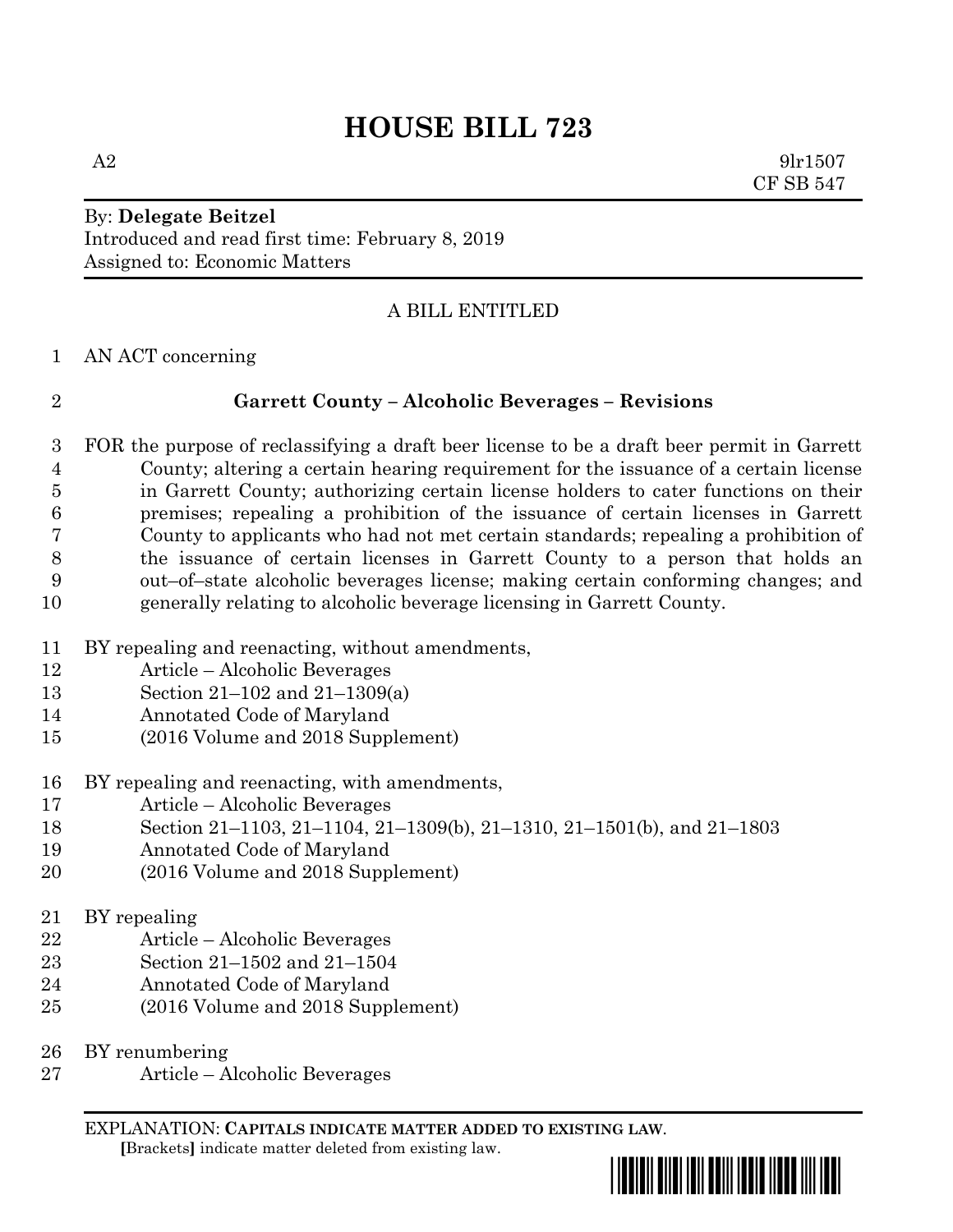| $\mathbf 1$<br>$\overline{\mathbf{2}}$<br>3<br>4 | Section 21–1503, 21–1505, 21–1506, and 21–1507, respectively<br>to be Section 21–1502, 21–1503, 21–1504, and 21–1505, respectively<br>Annotated Code of Maryland<br>(2016 Volume and 2018 Supplement)      |  |  |
|--------------------------------------------------|------------------------------------------------------------------------------------------------------------------------------------------------------------------------------------------------------------|--|--|
| 5<br>6                                           | SECTION 1. BE IT ENACTED BY THE GENERAL ASSEMBLY OF MARYLAND,<br>That the Laws of Maryland read as follows:                                                                                                |  |  |
| 7                                                | <b>Article - Alcoholic Beverages</b>                                                                                                                                                                       |  |  |
| 8                                                | $21 - 102.$                                                                                                                                                                                                |  |  |
| 9                                                | This title applies only in Garrett County.                                                                                                                                                                 |  |  |
| 10                                               | $21 - 1103.$                                                                                                                                                                                               |  |  |
| 11                                               | There is a draft beer [license] PERMIT.<br>(a)                                                                                                                                                             |  |  |
| 12<br>13                                         | To sell draft beer, a license holder of an establishment for which a license to<br>(b)<br>sell beer has been issued shall obtain a draft beer [license] PERMIT from the Board.                             |  |  |
| 14<br>15                                         | Except as provided in paragraph (2) of this subsection, the [license]<br>$\left( \text{c} \right)$<br>(1)<br><b>PERMIT</b> fees are:                                                                       |  |  |
| 16                                               | \$75 for the issuing fee; and<br>(i)                                                                                                                                                                       |  |  |
| 17                                               | \$75 for the annual fee.<br>(ii)                                                                                                                                                                           |  |  |
| 18                                               | A holder of a Class B-resort license shall pay:<br>(2)                                                                                                                                                     |  |  |
| 19                                               | \$150 for the annual fee for two facilities;<br>(i)                                                                                                                                                        |  |  |
| 20                                               | \$75 for the annual fee for each additional facility; and<br>(ii)                                                                                                                                          |  |  |
| 21<br>22                                         | an issuing fee for each new draft beer [license] <b>PERMIT</b> in an<br>(iii)<br>amount equal to the annual fee.                                                                                           |  |  |
| 23<br>24                                         | (d)<br>A person who violates this section is guilty of a misdemeanor and on conviction<br>is subject to imprisonment not exceeding 1 year or a fine not exceeding \$5,000 or both.                         |  |  |
| 25                                               | $21 - 1104.$                                                                                                                                                                                               |  |  |
| $26\,$<br>$27\,$<br>28                           | The Board may issue a refillable container permit for draft beer to a holder of<br>(a)<br>a draft beer [license] PERMIT who also holds any other license except a Class A license or<br>a Class C license. |  |  |

**HOUSE BILL 723**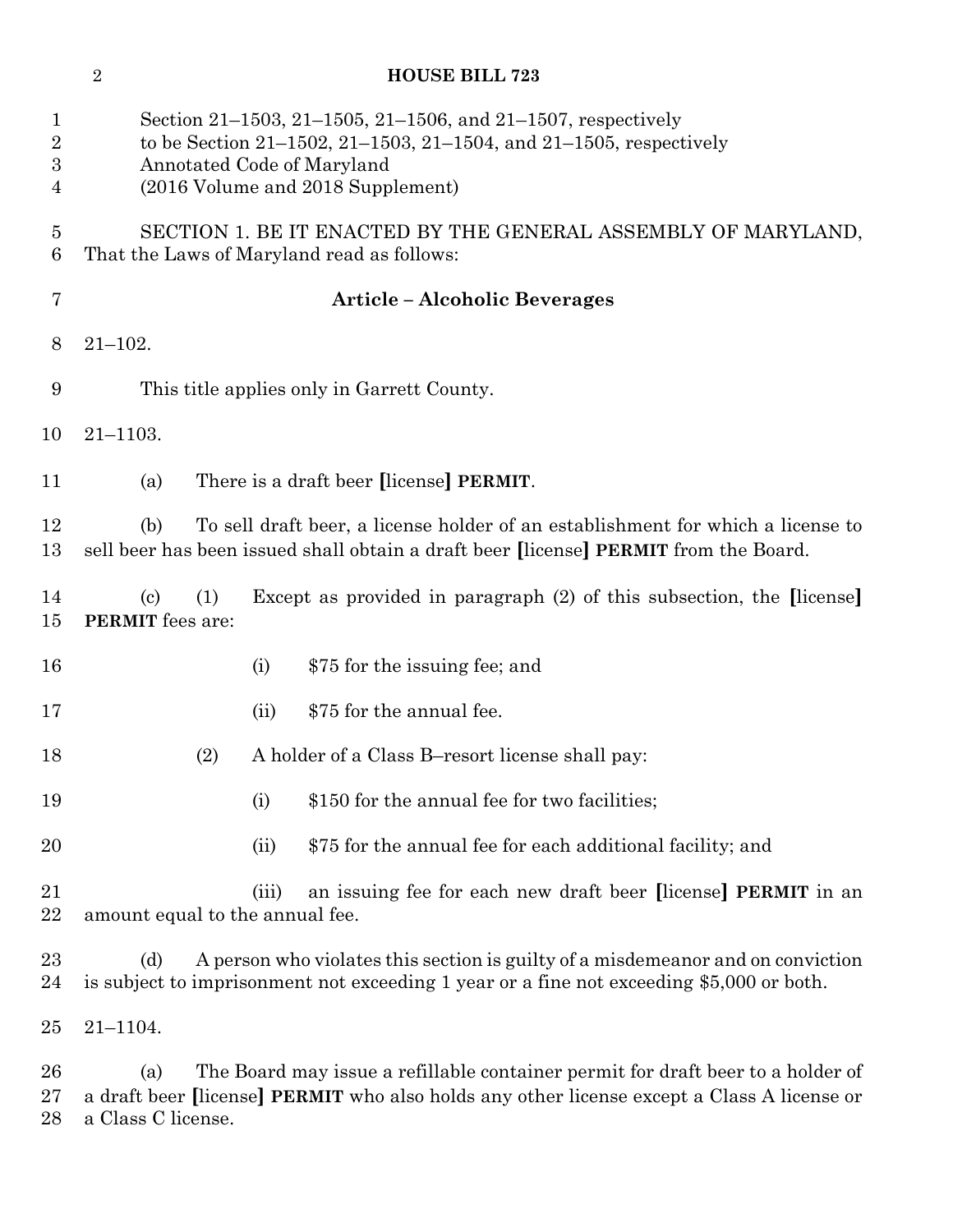### **HOUSE BILL 723** 3

 (b) A person who violates this section is guilty of a misdemeanor and on conviction is subject to imprisonment not exceeding 1 year or a fine not exceeding \$5,000 or both. 21–1309. (a) The Board may issue a Class C multiple day beer license, beer and wine license, and beer, wine, and liquor license to a club for the following fees and license types: (1) \$50 for a 2–day license; (2) \$150 for a 6–day license; and (3) \$300 for a 12–day license. (b) The Board is not required to hold a hearing before issuing a license under this section if**[**: (1)**]** a license holder anticipates attendance of fewer than 500 individuals at an event**[**; and (2) the Board has approved a license for the license holder in the prior year**]**. 21–1310. (a) The Board may issue a multiple event license to a club that qualifies for a Class C multiple day license. (b) The Board may not issue more than one multiple event license to a club in a license year. (c) (1) The Board shall publish a notice for application for the license one time at least 7 days before a license hearing. (2) A license holder shall notify the Board in writing at least 7 days before an event for which the license is to be used. 24 (d) The club for which a multiple event license is issued shall ensure that at least one server who is certified by an approved alcohol awareness program is on the premises when alcoholic beverages are served. **(E) THE CLUB FOR WHICH A MULTIPLE EVENT LICENSE IS ISSUED MAY CATER FUNCTIONS ON THEIR PREMISES.**

**[**(e)**] (F)** The fee for a Class C multiple event license is: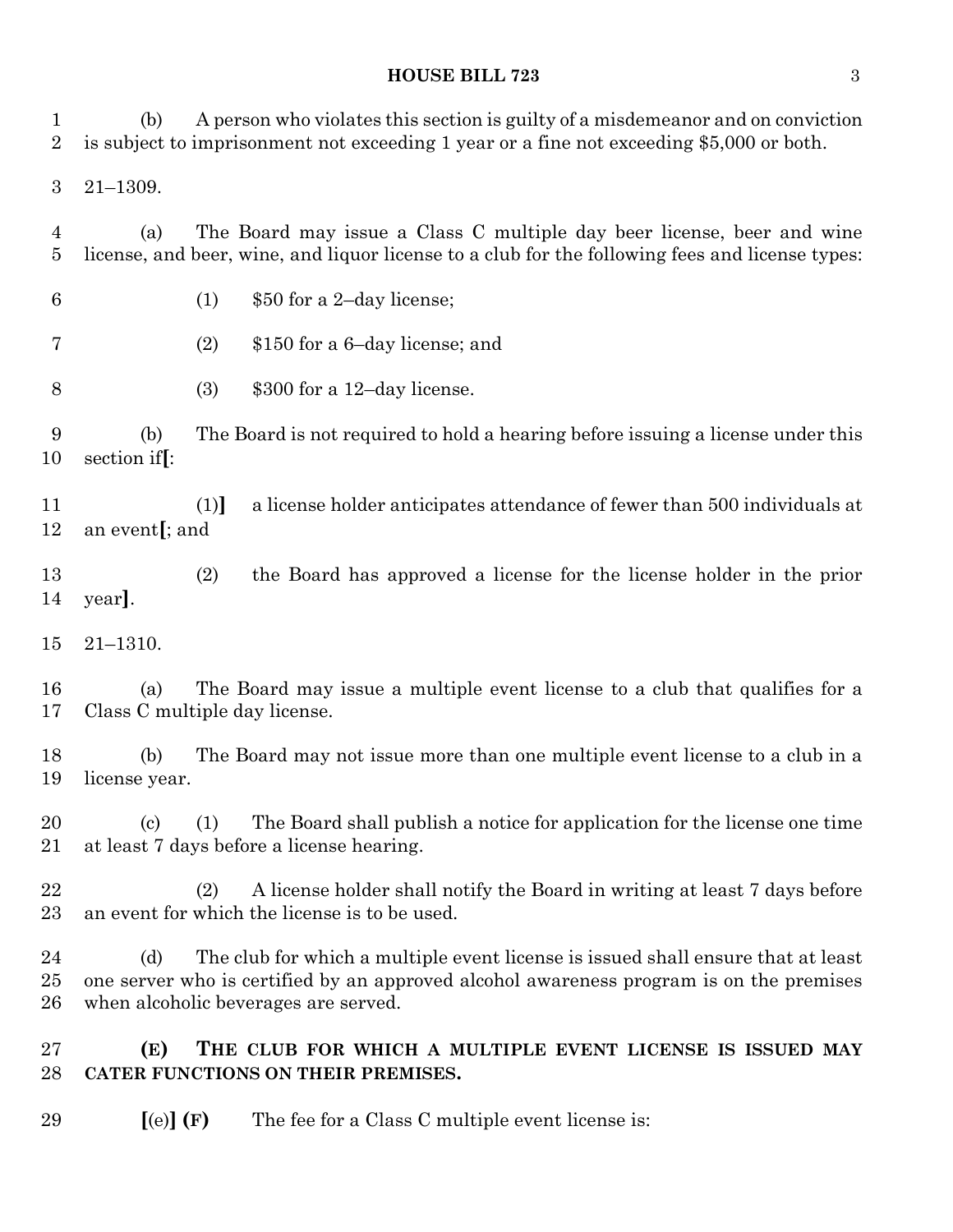| <b>HOUSE BILL 723</b><br>$\overline{4}$ |                                                                                                                                                                                               |                                                                                                                                                                                                                                                       |  |
|-----------------------------------------|-----------------------------------------------------------------------------------------------------------------------------------------------------------------------------------------------|-------------------------------------------------------------------------------------------------------------------------------------------------------------------------------------------------------------------------------------------------------|--|
| $\mathbf{1}$                            | (1)                                                                                                                                                                                           | \$125 for not more than 5 events per year;                                                                                                                                                                                                            |  |
| $\overline{2}$                          | (2)                                                                                                                                                                                           | \$250 for not more than 12 events per year;                                                                                                                                                                                                           |  |
| $\boldsymbol{3}$                        | (3)                                                                                                                                                                                           | \$375 for not more than 18 events per year; and                                                                                                                                                                                                       |  |
| 4                                       | (4)                                                                                                                                                                                           | \$500 for not more than 24 events per year.                                                                                                                                                                                                           |  |
| $\overline{5}$                          | $21 - 1501.$                                                                                                                                                                                  |                                                                                                                                                                                                                                                       |  |
| 6<br>7                                  | (b)                                                                                                                                                                                           | The following sections of Title 4, Subtitle 2 ("Issuance or Denial of Local"<br>Licenses") of Division I of this article apply in the county:                                                                                                         |  |
| 8<br>9                                  | (1)                                                                                                                                                                                           | § 4-202 ("Authority of local licensing boards"), subject to $\S$ § 21-1502<br>through $21-1504$ $\AA$ $21-1502$ of this subtitle;                                                                                                                     |  |
| 10<br>11<br>12                          | (2)                                                                                                                                                                                           | $\S$ 4–203 ("Prohibition against issuing multiple licenses to individual or<br>for use of entity"), subject to $\left[\S 21 - 1505\right] \S 21 - 1503$ of this subtitle and Subtitle 13, Part<br>III and Subtitle 16, Part II of this title;         |  |
| 13<br>14                                | (3)                                                                                                                                                                                           | § 4-204 ("Prohibition against issuing multiple licenses for same<br>premises"), subject to $\left[\S 21 - 1505\right] \S 21 - 1503$ of this subtitle;                                                                                                 |  |
| 15                                      | (4)                                                                                                                                                                                           | $\S$ 4–209 ("Hearing"), subject to $\S$ 21–1309 of this subtitle; and                                                                                                                                                                                 |  |
| 16<br>17                                | (5)<br>this subtitle.                                                                                                                                                                         | $\S$ 4–213 ("Replacement licenses"), subject to [ $\S$ 21–1506] $\S$ 21–1504 of                                                                                                                                                                       |  |
|                                         | 18 [21-1502.                                                                                                                                                                                  |                                                                                                                                                                                                                                                       |  |
| 19<br>20                                | The Board may not issue a license to an applicant who has not had an established<br>business for at least 1 year before the application date.                                                 |                                                                                                                                                                                                                                                       |  |
| 21                                      | $[21 - 1504.$                                                                                                                                                                                 |                                                                                                                                                                                                                                                       |  |
| 22<br>$23\,$<br>24                      | The Board may not issue a Class A or Class D beer license, beer and wine license, or<br>beer, wine, and liquor license to a person that holds an out-of-state alcoholic beverages<br>license. |                                                                                                                                                                                                                                                       |  |
| $25\,$                                  | $21 - 1803.$                                                                                                                                                                                  |                                                                                                                                                                                                                                                       |  |
| 26<br>$27\,$<br>28                      |                                                                                                                                                                                               | [Notwithstanding $\S 21-1504$ of this title, the] THE Board may renew a Class A or<br>Class D beer license, beer and wine license, or beer, wine, and liquor license originally<br>issued to a holder of an out-of-state alcoholic beverages license. |  |